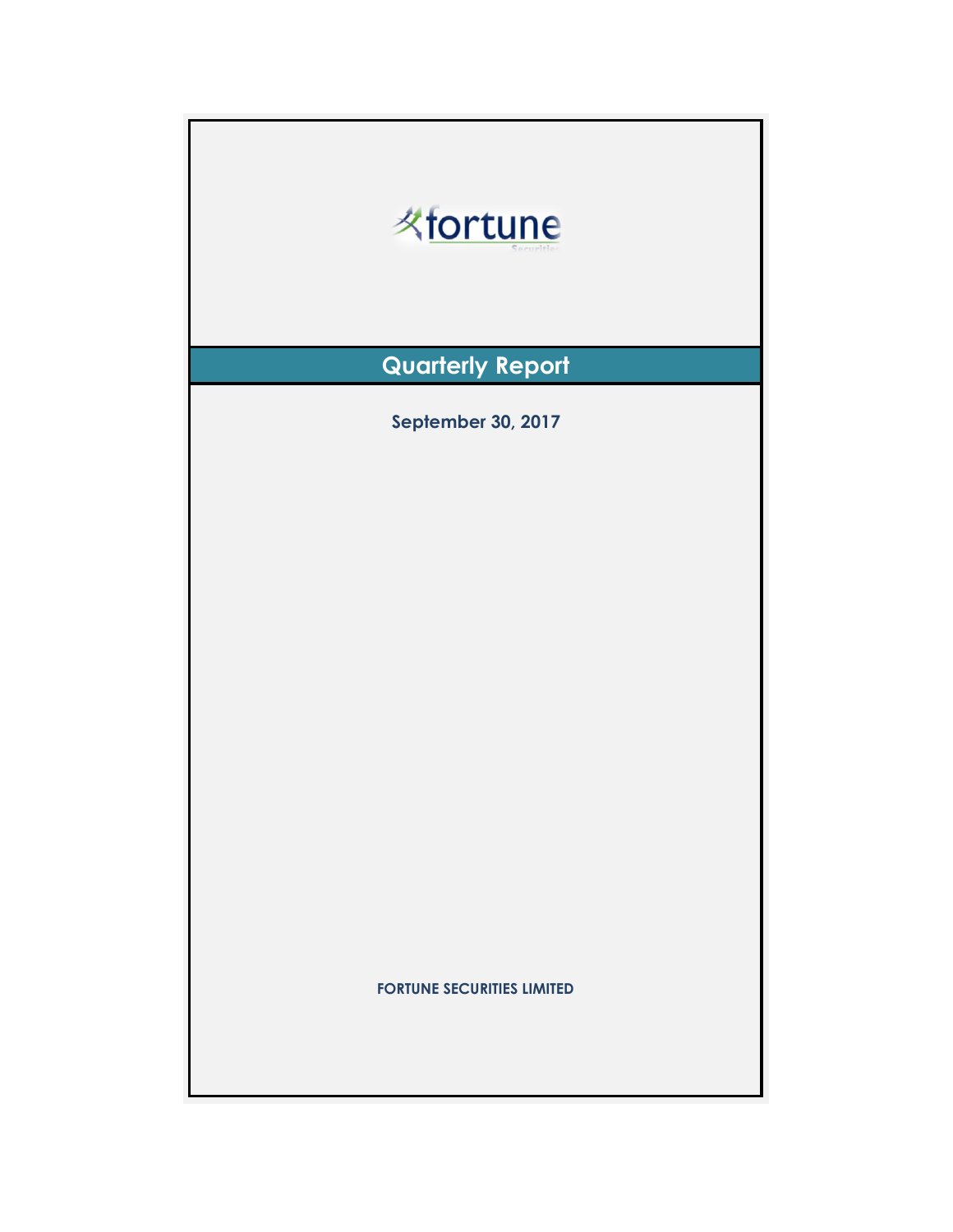## **CONDENSED INTERIM BALANCE SHEET As on September 30, 2017**

## *K*fortune

|                                                                                                                                                                                                                             | (Unaudited)<br>Sep-17<br>Notes                                         | (Audited)<br><b>Jun-17</b>                                                                                                                                                                                                                                                            | (Audited)<br>(Unaudited)<br><b>Jun-17</b><br>$Sep-17$<br><b>Notes</b>                                                                                                        |
|-----------------------------------------------------------------------------------------------------------------------------------------------------------------------------------------------------------------------------|------------------------------------------------------------------------|---------------------------------------------------------------------------------------------------------------------------------------------------------------------------------------------------------------------------------------------------------------------------------------|------------------------------------------------------------------------------------------------------------------------------------------------------------------------------|
| <b>EQUITY AND LIABILITIES</b>                                                                                                                                                                                               |                                                                        | <b>ASSETS</b>                                                                                                                                                                                                                                                                         |                                                                                                                                                                              |
| Share capital and reserves<br>Authorized Share Capital<br>20,000,000 ordinary shares of Rs. 10/- each<br>Issued, subscribed and paid-up<br>Accumulated loss/ unappropriated profit<br><b>Total equity</b>                   | 200,000,000<br>124,982,450<br>117,285,050<br>242,267,500<br>27,846,587 | Non-current assets<br>Property and Equipment<br>200,000,000 Deferred tax liability (arising on surplus on revaluation OP)<br>Membership Card and Licenses<br>124,982,450 Long Term Investment<br>120,573,729 Long Term Deposits<br>245,556,179 Total non-current assets<br>28,537,526 | 80,284,829<br>76,560,234<br>12,255,902<br>12,083,315<br>18,953,888<br>18,953,888<br>36,531,299<br>25,727,405<br>3,133,868<br>23,641,095<br>156,965,936<br>151, 159, 785      |
| Surplus on revaluation of property, plant & equipment                                                                                                                                                                       |                                                                        |                                                                                                                                                                                                                                                                                       |                                                                                                                                                                              |
| Long Term Loan                                                                                                                                                                                                              | 13,968,137                                                             | 13,808,578                                                                                                                                                                                                                                                                            |                                                                                                                                                                              |
| Non current liabilities<br>Liabilities against assets subject to finance lease<br>Long term loan<br>Deferred tax liability (arising on surplus on revaluation OP)<br><b>Total non - current liabilities</b>                 | 7,148,383<br>7,148,383                                                 | 5,465,904<br>5,465,904                                                                                                                                                                                                                                                                |                                                                                                                                                                              |
| <b>Current liabilities</b>                                                                                                                                                                                                  |                                                                        | <b>Current assets</b>                                                                                                                                                                                                                                                                 |                                                                                                                                                                              |
| Creditors, Accrued and other liabilities<br>Short Term Running Finance - Secured<br>Current maturity against long term loan<br>Current maturity against assets subject to finance lease<br><b>Total current liabilities</b> | 375,221,074<br>25,386,653<br>3,458,524<br>404.066.251                  | 401,887,168 Trade debts - considered good<br>29,391,246 Short Term Investment - Stocks<br>Advance, Deposits & Prepayments<br>3,602,800 Other Receivables<br>434.881.213 Cash and Bank Balances<br><b>Total current assets</b>                                                         | 23,576,074<br>20,193,711<br>130, 120, 245<br>101,658,840<br>38,387,687<br>36,962,907<br>54,923,688<br>40,258,710<br>297,129,380<br>372,209,292<br>544,137,075<br>571,283,460 |
| <b>Contingencies and commitments</b>                                                                                                                                                                                        |                                                                        |                                                                                                                                                                                                                                                                                       |                                                                                                                                                                              |
| <b>Total equity and liabilities</b>                                                                                                                                                                                         | 695,296,858                                                            | 728,249,400 Total assets                                                                                                                                                                                                                                                              | 695,296,859<br>728,249,400                                                                                                                                                   |
| ------------SD---------------                                                                                                                                                                                               |                                                                        |                                                                                                                                                                                                                                                                                       | ------------SD---------------                                                                                                                                                |
| Director                                                                                                                                                                                                                    |                                                                        |                                                                                                                                                                                                                                                                                       | <b>Chief Executive Officer</b>                                                                                                                                               |